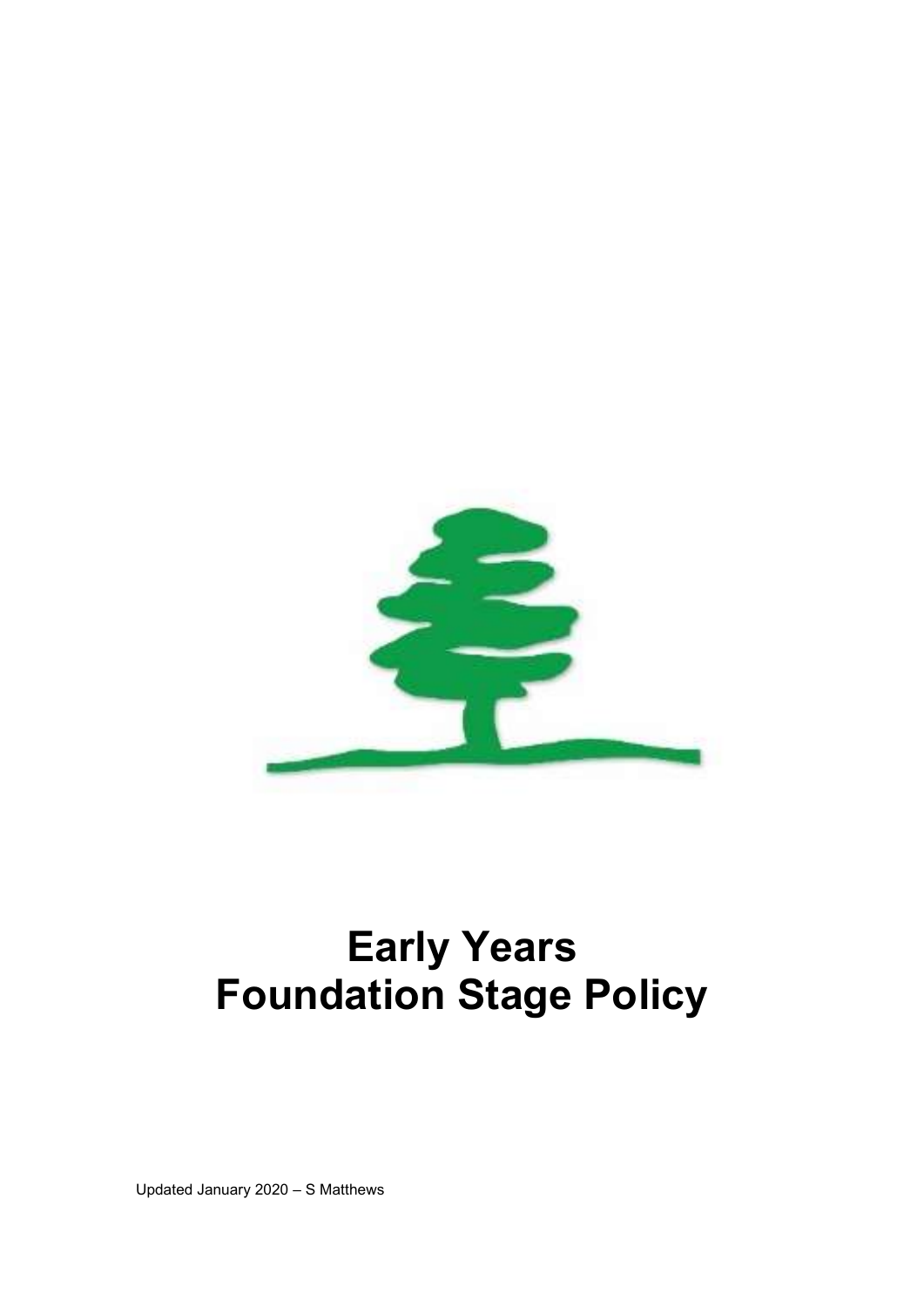# St. Bartholomew's C of E School

# Early Years Foundation Stage Policy

The Early Years Foundation Stage (EYFS) applies to children from birth to the end of the reception year. In our school, all children join us full time, at the beginning of the school year in which they turn five.

The EYFS is based upon four principles:

- A Unique Child
- Positive Relationships
- Enabling Environments
- Learning and Development

# A Unique Child

At St. Bartholomew's School we recognise that every child is a competent learner who can be resilient, capable, confident and self assured. We recognise that children develop in individual ways, at varying rates. Children's attitudes and dispositions to learning are influenced by feedback from others; we use praise and encouragement, as well as celebration/ sharing assemblies and rewards, to encourage children to develop a positive attitude to learning.

#### Inclusion

We value the diversity of individuals within the school and do not discriminate against children because of 'differences'. All children at St. Bartholomew's School are treated fairly regardless of race, religion or abilities. All children and their families are valued within our school.

In our school we believe that all our children matter. We give our children every opportunity to achieve their best. We do this by taking account of our children's range of life experiences when planning for their learning.

In the EYFS we set realistic and challenging expectations that meet the needs of all of our children.

We meet the needs of all our children through:

- planning opportunities that build upon and extend children's knowledge, experience and interests, and develop their self-esteem and confidence;
- using a wide range of teaching strategies based on children's learning needs;
- providing a wide range of opportunities to motivate and support children and to help them to learn effectively;
- providing a safe and supportive learning environment in which the contribution of all children is valued;
- using resources which reflect diversity and are free from discrimination and stereotyping;

Updated January 2020 – S Matthews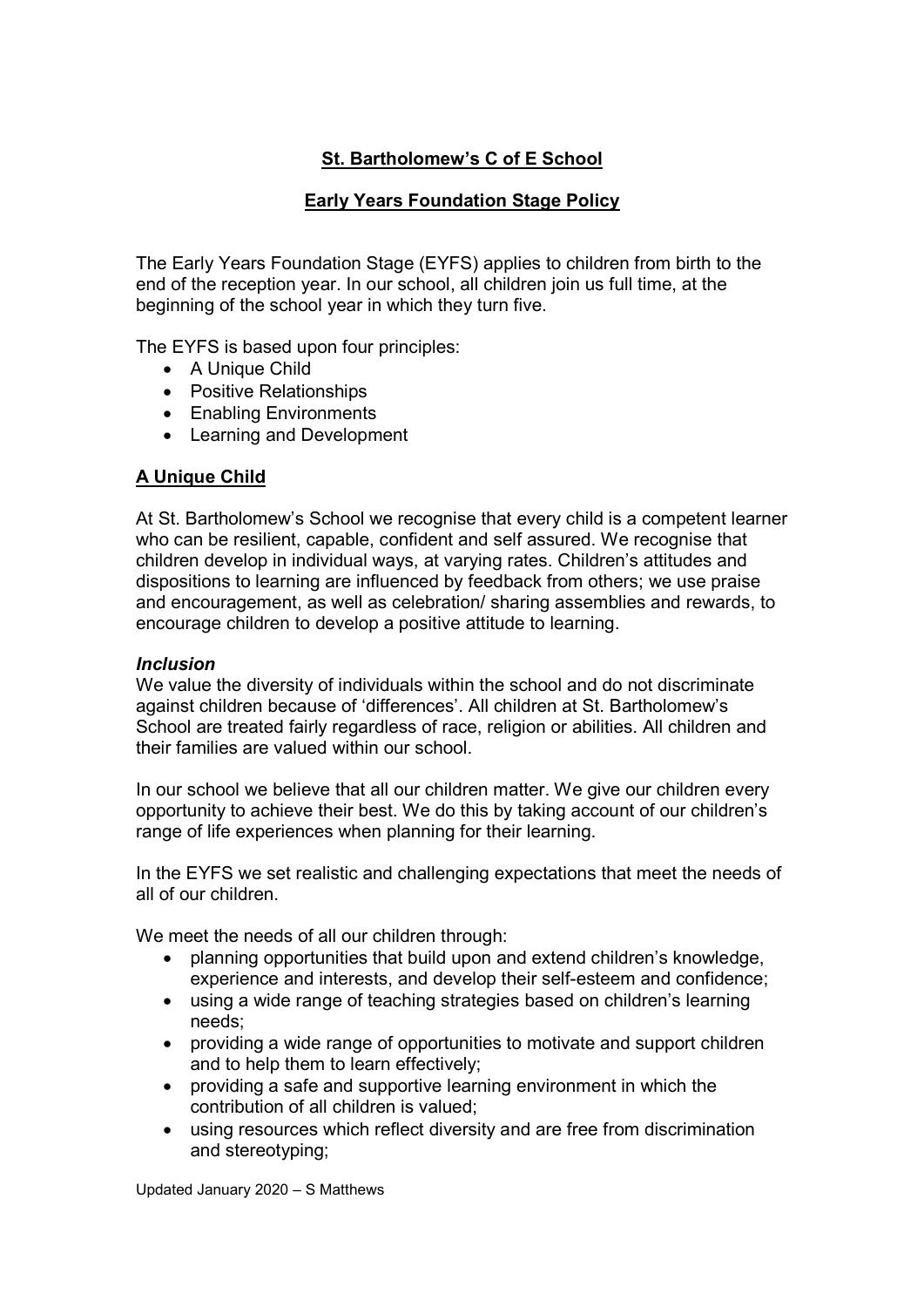- planning challenging activities for children whose ability and understanding are in advance of their language and communication skills;
- monitoring children's progress and taking action to provide support as necessary.
- giving the children an opportunity to shape their own learning through listening to their voices and allowing this to influence what we teach.

It is important to us that all children in the school are safe. We aim to educate children on boundaries, rules and limits and to help them understand why they exist. We provide children with choices to help them develop this important life skill. Children should be allowed to take risks, but need to be taught how to recognise and avoid hazards.

We aim to protect the physical and psychological well being of all children. (See Safeguarding Children Policy)

## **Welfare**

At St. Bartholomew's School we understand that we are legally required to comply with certain welfare requirements as stated in the Statutory Framework for Early Years Foundation Stage 2012. We understand that we are required to:

- Promote the welfare of children.
- Promote good health, preventing the spread of infection and taking appropriate action when children are ill.
- Manage behaviour effectively in a manner appropriate for the children's stage of development and individual needs.
- Ensure all adults who look after the children or who have unsupervised access to them are suitable to do so.
- Ensure that the premises, furniture and equipment is safe and suitable for purpose
- Ensure that every child receives enjoyable and challenging learning and development experiences tailored to meet their needs.
- Maintain records, policies and procedures required for safe efficient management of the setting and to meet the needs of the children.

We endeavour to meet all these requirements.

## Positive Relationships

At St. Bartholomew's School we recognise that children learn to be strong independent from secure relationships. We aim to develop caring, respectful, professional relationships with the children and their families.

#### Parents as Partners

We recognise that parents are children's first and most enduring educators and we value the contribution they make.

We recognise the role that parents have played, and their future role, in educating their children.

We do this through:

talking to parents about their child before their child starts in our school;

Updated January 2020 – S Matthews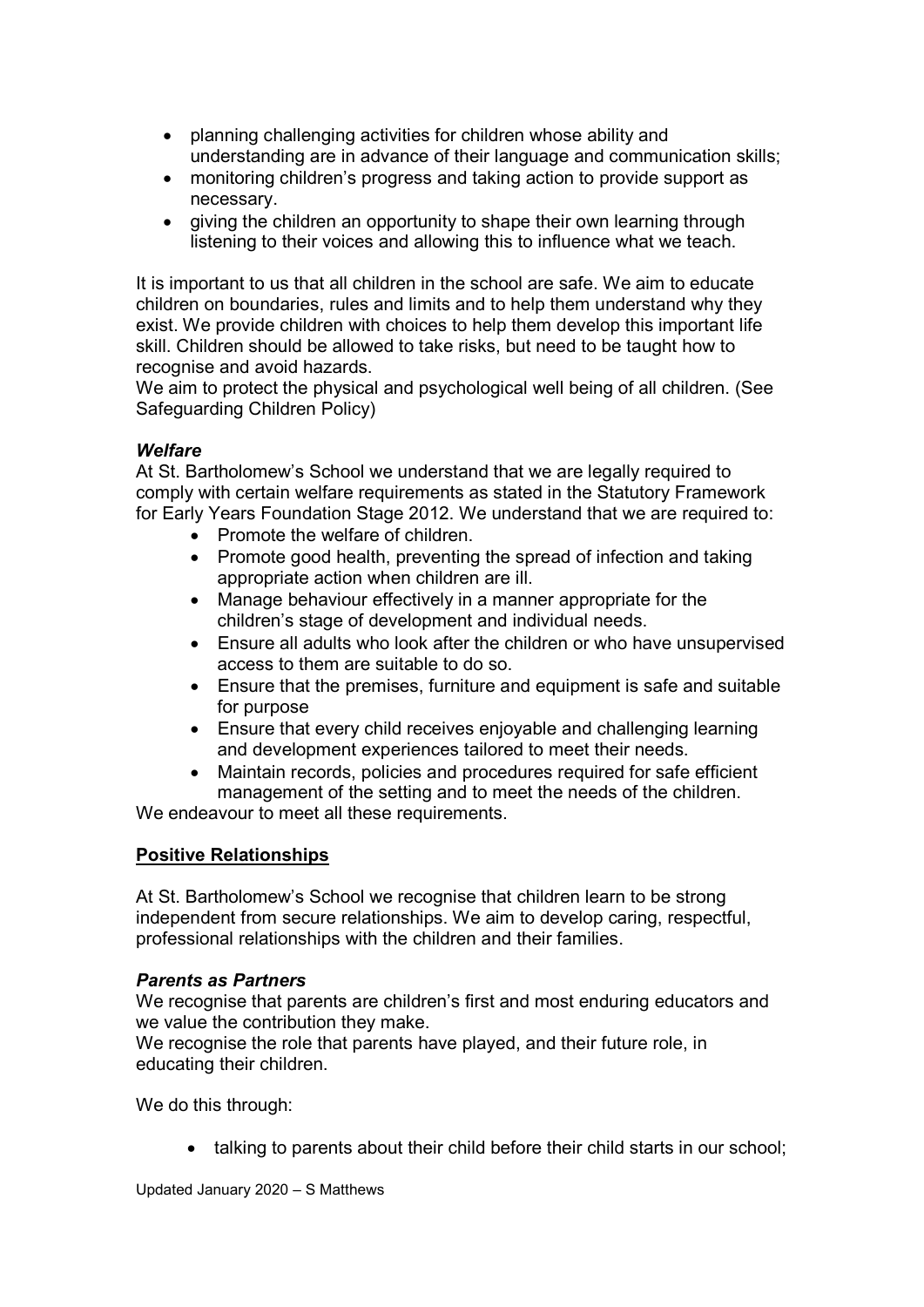- offering to visit children in their home setting prior to their starting school;
- giving the children the opportunity to spend time with their teacher before starting school during the induction process.
- inviting all parents to an induction meeting during the term before their child starts school;
- offering parents regular opportunities to talk about their child's progress in our Foundation Stage classes and using an online learning journey for parents to access.
- encouraging parents to talk to the child's teacher if there are any concerns. There is a formal meeting for parents each term at which the teacher and the parent discuss the child's progress in private with the teacher. Parents receive a report on their child's attainment and progress at the end of each school year;
- arranging a range of activities throughout the year that encourage collaboration between child, school and parents: Well done assemblies, Sports Day etc;
- inviting parents to add observations to their child's learning journey through Tapestry.

All staff involved with the EYFS aim to develop good relationships with all children, interacting positively with them and taking time to listen to them. At our school the EYFS class teacher acts a 'Key Person' to all children in their class, supported by a learning support assistant or nursery nurse.

We have good links with all of our pre-school feeder settings. Visits are undertaken by the EYFS co-ordinator and the EYFS teachers. This time is used to meet the children in a familiar setting and liaise with pre-school staff about the children. Where children continue to attend preschool provision, while only attending school part time, we aim to ensure continuity and coherence by sharing information about the children's achievements.

## Enabling Environments

At St. Bartholomew's School we recognise that the environment plays a key role in supporting and extending the children's development. This begins by observing the children and assessing their interests, development and learning, before planning challenging but achievable activities and experiences to extend the children's learning.

#### Observation, Assessment and Planning

The planning within the EYFS follows Long Term Plan and Medium Term Plans, which are based around half termly themes. These plans are used by the EYFS teachers as a guide for weekly planning; however the teacher may alter these Medium Term Plans in response to the needs (achievements and interests) of the children.

Updated January 2020 – S Matthews We make regular assessments of children's learning and we use this information to ensure that future planning reflects identified needs. Assessment in the EYFS takes the form of observation, and this involves the teacher and other adults as appropriate. Regular moderation meetings take place between all EYFS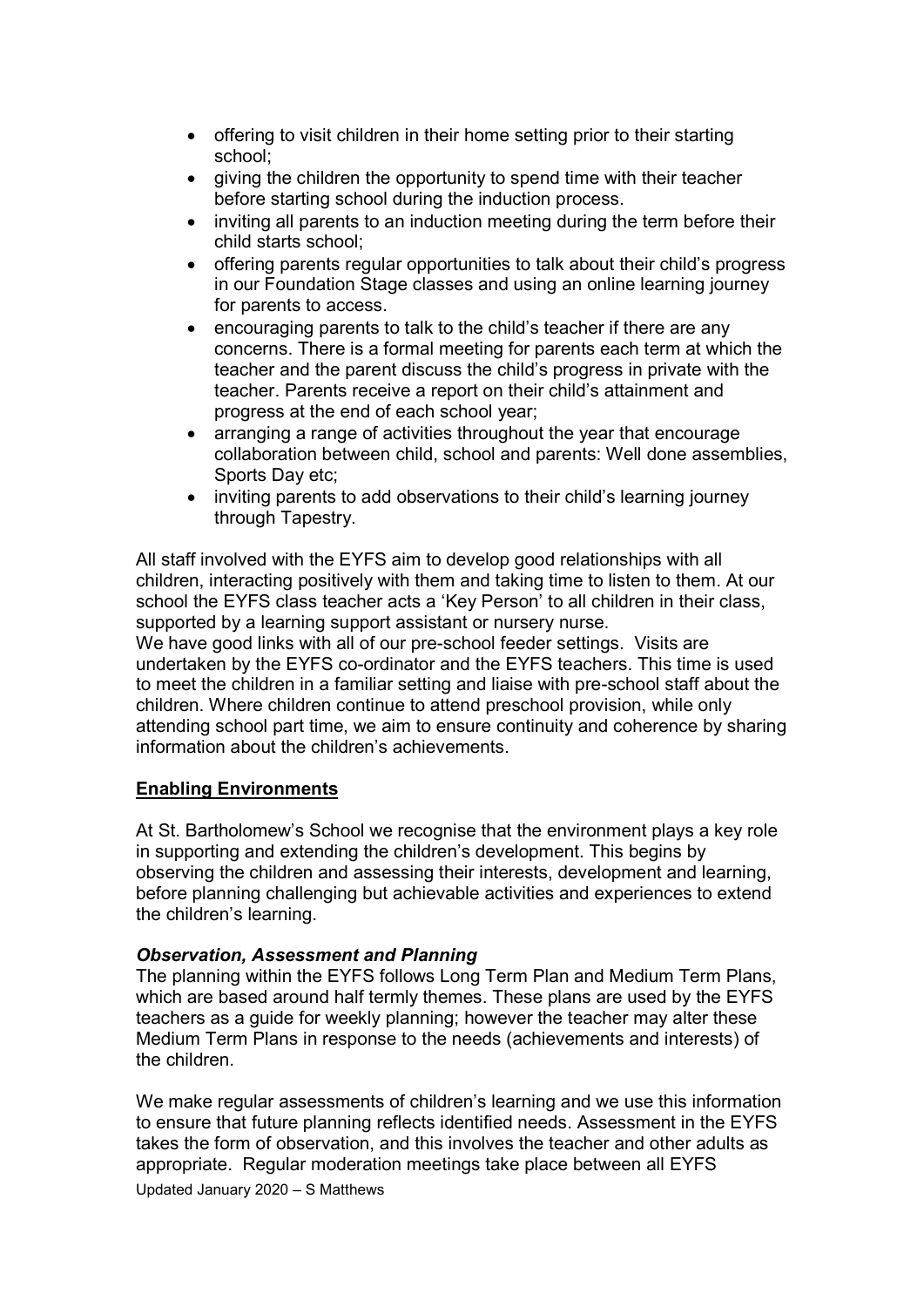teachers to ensure high quality and consistent judgements are made. For the majority of the year the children are tracked according to their age related expectations. With the ELG's used at the end of the summer term.

At St. Bartholomew's School, we use OTrack to record judgements against the EYFS Profile. Each child's level of development is recorded against 17 aspects of learning.

Within the final term of the EYFS, we provide a written summary to parents, reporting their progress against the ELG's and their characteristics of learning. We give parents the opportunity to discuss these judgements with the EYFS teacher.

#### The Learning Environment

The EYFS classroom is organised to allow children to explore and learn securely and safely. There are areas where the children can be active, be quiet and rest. The classroom is set up in zoned learning areas, where children are able to find and locate equipment and resources independently. All EYFS classes have access to outdoor learning areas. This has a positive effect on the children's development. Being outdoors offers opportunities for doing things in different ways and on different scales than when indoors. It offers the children opportunity to explore, use their senses and be physically active and exuberant. We plan activities and resources for the children to access outdoors that help them to develop in all seven areas of learning.

#### Learning and Development

At St. Bartholomew's School we recognise that children learn and develop in different ways and at different rates. We value all areas of learning and development equally and understand that they are interconnected.

#### Teaching and Learning Style

Our policy on teaching and learning defines the features of effective teaching and learning in our school. These features apply to teaching and learning in the EYFS just as much as they do to the teaching in Key Stage 1 and 2. Features that relate to the EYFS are:

- the partnership between teachers and parents, so that our children feel secure at school and develop a sense of well-being and achievement;
- the understanding that teachers have of how children develop and learn, and how this affects their teaching;
- the range of approaches used that provide first-hand experiences, give clear explanations, make appropriate interventions and extend and develop play and talk or other means of communication;
- the carefully planned curriculum that helps children work towards the Early Learning Goals throughout EYFS;
- the provision for children to take part in activities that build on and extend their interests and develop their intellectual, physical, social and emotional abilities;
- the encouragement for children to communicate and talk about their learning, and to develop independence and self-management;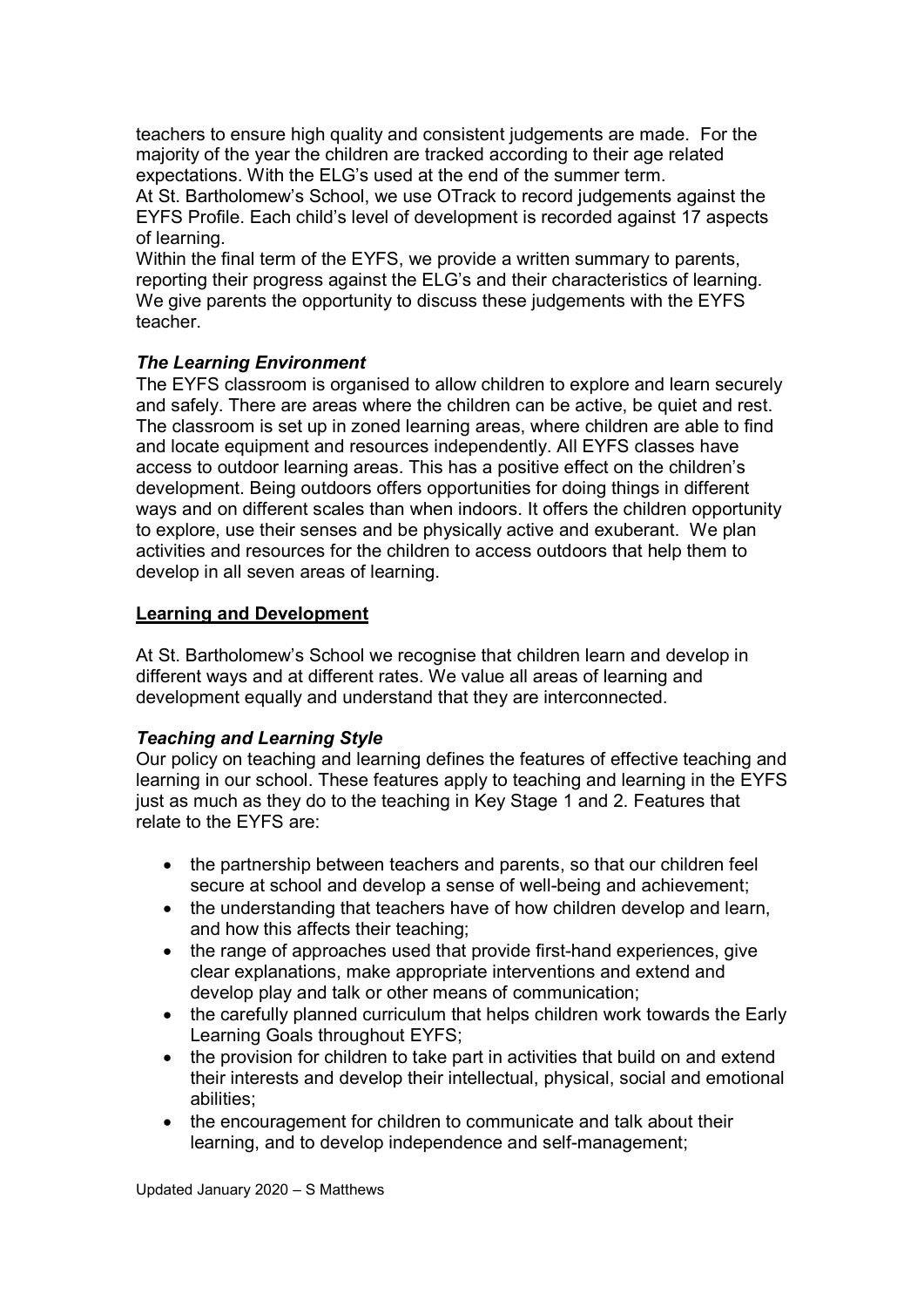- the support for learning with appropriate and accessible indoor and outdoor space, facilities and equipment;
- the identification of the progress and future learning needs of children through observations, which are shared with parents;
- the good relationships between our school and the settings that our children experience prior to joining our school;

#### Play

Through play our children explore and develop learning experiences, which help them make sense of the world. They practise and build up ideas, and learn how to control themselves and understand the need for rules. They have the opportunity to think creatively alongside other children as well as on their own. They communicate with others as they investigate and solve problems.

#### Active Learning

Active learning occurs when children are motivated and interested. Children need to have some independence and control over their learning. As children develop their confidence they learn to make decisions. It provides children with a sense of satisfactions as they take ownership of their learning.

#### Creativity and Critical Thinking

Children should be given opportunities to be creative through all areas of learning, not just through the arts. Adults can support children's thinking and help them to make connections by showing genuine interest, offering encouragement, clarifying ideas and asking open questions. Children can access resources freely and are able to move them around the classroom to extend their learning.

#### Areas of Learning

The EYFS is made up of seven areas of learning: Three Prime areas:

- Personal, Social and Emotional development
- Communication and Language
- Physical development

Four Specific areas:

- Literacy Reading and writing
- Mathematics- Number and Shape, space and measure
- Understanding the World- People and the communities, The World and **Technology**
- Expressive arts and Design Exploring and using media and materials and Being imaginative

None of these areas can be delivered in isolation from the others. They are equally important and depend on each other. All areas are delivered through a balance of adult led and child initiated activities.